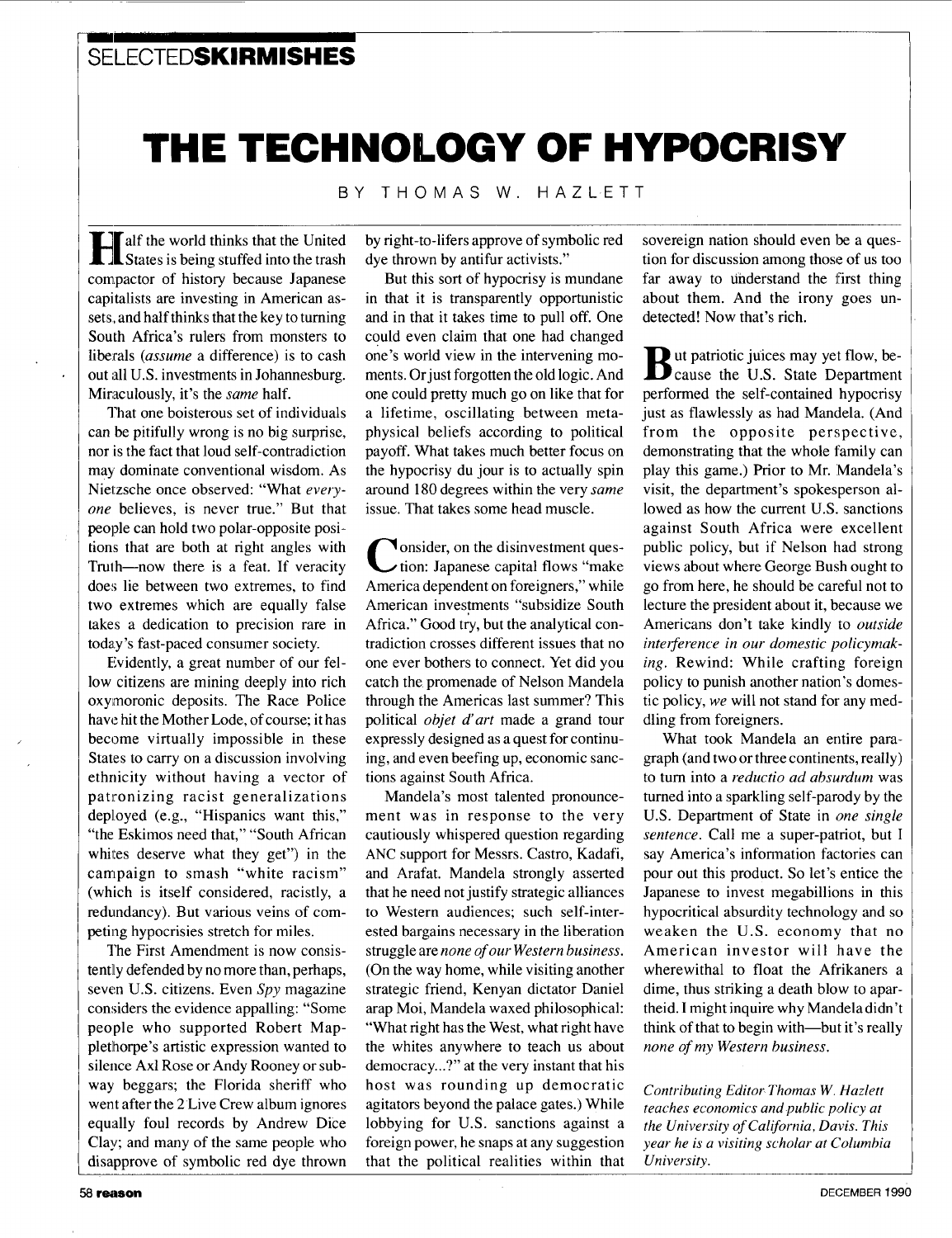# **<sup>\$100</sup> Trial Offer** Every 4 weeks you'll receive almost

entertainment. You can receive the first<br>selection, *Plato*, at the special price of guaranteed, and you have the right to return the current album, **for** any reason, within 15 days. Try the Audio Classics to<br>stimulate your mind, broaden your horizons, and enrich your life.

### Every 4 weeks you'll receive almost<br>
3 hours of enlightenment and<br>
<sup>1</sup> *(1 thinh*, thangfore I am<sup>3)</sup> "I *think, therefore I am.*" **Charlton Heston Narrates 7'be**  *Giants* **of** *Pbilosopby*  selection, *Plato*, at the special price of *"The unexamined life is not worth living."*<br>\$1.00 plus \$2.00 shipping and handling *and it is this that exergence we denoted* to **\$1.00 plus \$2.00 shipping and handling interpretation is that everyone understands to be God."**  $-$  a savings of \$13.95. All selections are

The World's<br>Great Philosophers

In The Giants of Philosophy, you'll survey 13 of the world's greatest philosophers (plus others who worked with or against them). You'll see how each philosopher created a complete and coherent system **of** thought, including their views on ethics, metaphysics, politics and esthetics. You'll learn about their epistemology - how we know what we know. And vou'll learn how each thinker related to his times and to the work **of** other

philosophers over the centuries.<br>The sophisticated, complex and subtle ideas of great philosophers are now available in a dramatized format that entertains and informs. Yet like all Knowledge Products productions, the full substance and content of these ideas are presented in clear and understandable language. Each presentation invites the intelligent listener to ponder the great ideas without struggling through an academic or simplified writing style.

**The Audio Classics are not simply readings of great books — they are dramatized** condensations of philosophy, politics, economics, war, and other timeless topics. You'll hear about the lives **of** classic authors and great historical leaders, the influences on their work, the criticisms and praises **of** observers, and much more.

Each presentation combines the skill and imagination of talented actors with the narration of leading American journalists like *Cbarlton Hesron, Walter Cronkite, Louis Rukeyser* and *George C. Scott.* The Audio Classics Series<sup> $\pi$ </sup> is an efficient, enjoyable way to acquire knowledge. You can listen to these cassettes again and again with fresh insights and renewed enjoyment each time!

### THE AUDIO CLASSICS SERIES™

Hear The Giants of Philosophy pursue answers to life's most provocative questions. From later cassettes in the Audio Classics Series, you'll discover the insights of The Giants of Political Thought, relive the creation and adoption of The U.S. Constitution (narrated by Walter Cronkite), more keenly understand economic progress and conflict in The Great Economic Thinkers (narrated by Louis Rukeyser), and explore the roots of crisis and conflict in The United States at War (narrated by George C. Scott). Every tape in the Audio Classics Series recreates a fragment **of** history, brimming with the importance of our past, present and future.

## **CALL TOLL FREE** *1-800-876-4332* **EX".** *156*  **TO START YOUR SUBSCRIPTION TODAY!**

| w | month, and you'll charge my credit card \$14.95 plus \$2 shipping and handling (\$4 outside the U.S.) \<br>for each album. If I'm ever displeased, I have the right to return the current album within 15<br>days and owe nothing. I may drop out of the program at any time without penalty. |              | YES! Send me, for \$1.00 plus \$2.00 shipping and handling, <i>Plato</i> , and begin my no-risk subscription. The Audio Classics Listening Library. I will receive an album of two cassettes every |  |
|---|-----------------------------------------------------------------------------------------------------------------------------------------------------------------------------------------------------------------------------------------------------------------------------------------------|--------------|----------------------------------------------------------------------------------------------------------------------------------------------------------------------------------------------------|--|
|   | Name_                                                                                                                                                                                                                                                                                         |              |                                                                                                                                                                                                    |  |
|   | <b>Address</b>                                                                                                                                                                                                                                                                                |              |                                                                                                                                                                                                    |  |
|   | $City_$                                                                                                                                                                                                                                                                                       | <b>State</b> | Zip.                                                                                                                                                                                               |  |
|   | $\Box$ Charge my credit card.                                                                                                                                                                                                                                                                 |              |                                                                                                                                                                                                    |  |
|   | $\Box$ MasterCard $\Box$ Visa $\Box$                                                                                                                                                                                                                                                          |              | <b>EXPIRATION DATE</b>                                                                                                                                                                             |  |
|   | <b>ACCOUNT NUMBER</b>                                                                                                                                                                                                                                                                         |              | <b>SIGNATURE</b>                                                                                                                                                                                   |  |